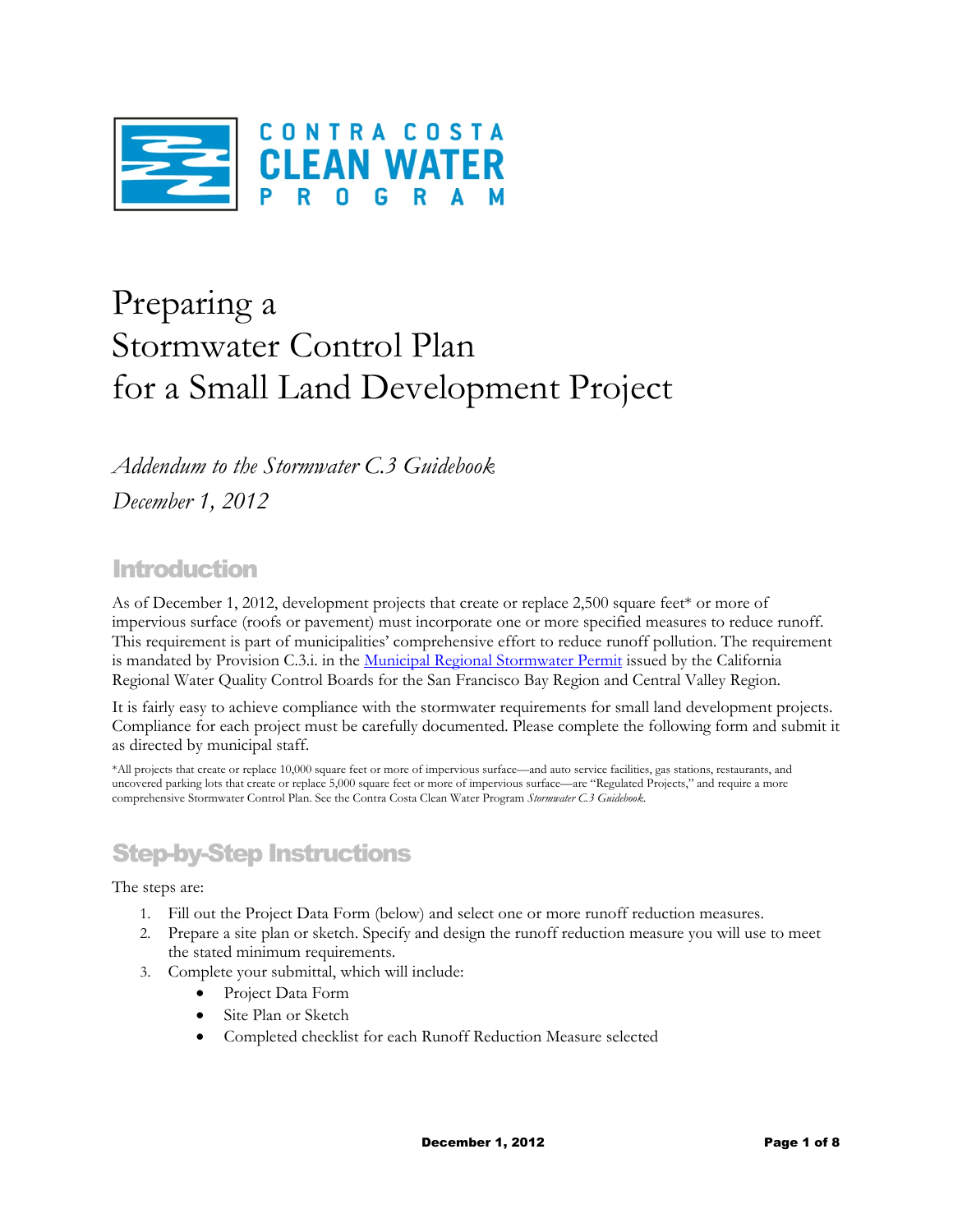#### ► STEP 1: PROJECT DATA FORM AND RUNOFF REDUCTION MEASURE SELECTION

Complete all fields.

| <b>Project Name/Number</b>                                                                                                                 |                                                                                                                                        |
|--------------------------------------------------------------------------------------------------------------------------------------------|----------------------------------------------------------------------------------------------------------------------------------------|
| <b>Application Submittal Date</b><br>[to be verified by municipal staff]                                                                   |                                                                                                                                        |
| <b>Project Location</b><br>[Street Address if available, or intersection and/or APN]                                                       |                                                                                                                                        |
| Name of Owner or Developer                                                                                                                 |                                                                                                                                        |
| <b>Project Type and Description</b><br>[Examples: "Single Family Residence," "Parking Lot<br>Addition," "Retail and Parking"]              |                                                                                                                                        |
| <b>Total Project Site Area (acres)</b>                                                                                                     |                                                                                                                                        |
| Total New Impervious Surface Area (square feet)<br>[Sum of currently pervious areas that will be covered with<br>new impervious surfaces]  |                                                                                                                                        |
| <b>Total Replaced Impervious Surface Area</b><br>[Sum of currently impervious areas that will be covered<br>with new impervious surfaces.] |                                                                                                                                        |
| <b>Total Pre-Project Impervious Surface Area</b>                                                                                           |                                                                                                                                        |
| <b>Total Post-Project Impervious Surface Area</b>                                                                                          |                                                                                                                                        |
| <b>Runoff Reduction Measures Selected</b><br>(Check one or more)                                                                           | 1. Disperse runoff to vegetated area<br>2. Pervious pavement<br>3. Cisterns or Rain Barrels<br>4. Bioretention Facility or Planter Box |

#### ► STEP 2: DELINEATE IMPERVIOUS AREAS AND LOCATIONS OF RUNOFF REDUCTION MEASURES

**Delineate the impervious area.** On a site plan or sketch, show the impervious area—for example, a roof, or portion of a roof, or a paved area—that will drain to your runoff reduction measure. Typically these delineations follow roof ridge lines or grade breaks. Alternatively, show the type and extent of pervious paving. An example sketch is attached.

Indicate the location and kind of runoff reduction measure you've selected. At least one option, designed to manage runoff from some amount of impervious area—or to avoid creating runoff—is required.

For each option selected, there is a brief checklist to confirm your design and your submittal meet minimum requirements.

#### ► STEP 3: COMPLETE AND SUBMIT YOUR PLAN

Consult with municipal staff about when and how to submit your Stormwater Control Plan for Small Projects.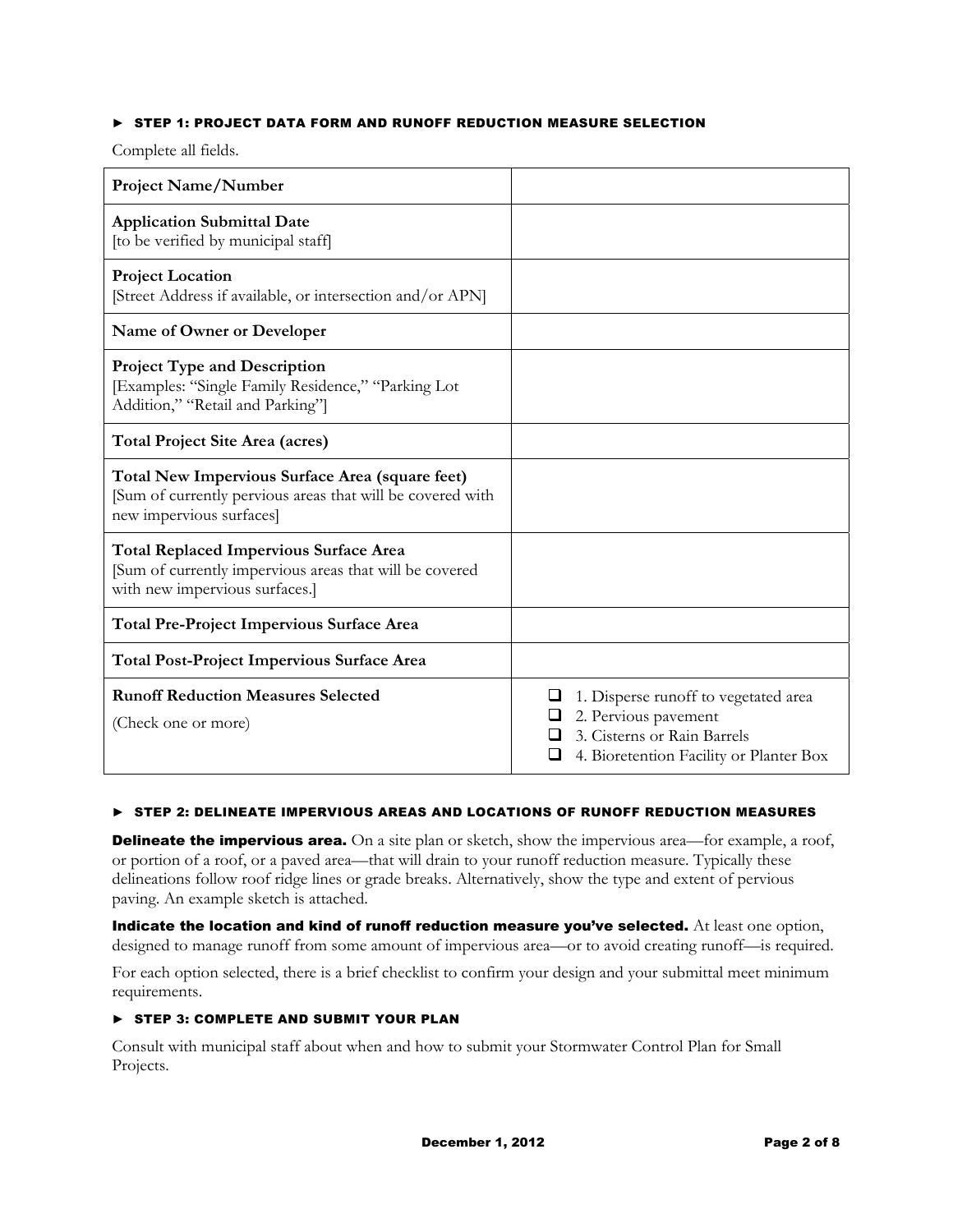#### Option 1: Disperse runoff from roofs or pavement to vegetated areas.

This is the simplest option. Downspouts can be directed to vegetated areas adjacent to buildings, or extended via pipes to reach vegetated areas further away. Paved areas can be designed with curb cuts, or without curbs, to direct flow into surrounding vegetation.

On the site plan, show:

- Each impervious area from which runoff will be directed, and its square footage.
- $\Box$  The vegetated areas that will receive runoff, and the approximate square footage of each.
- $\Box$  If necessary, explain in notes on the plan how runoff will be routed from impervious surfaces to vegetated areas.

Confirm the following standard specifications are met:

- $\Box$  Tributary impervious square footage in no instance exceeds twice the square footage of the receiving pervious area.
- $\Box$  Roof areas collect runoff and route it to the receiving pervious area via gutters and downspouts.
- $\Box$  Paved areas are sloped so drainage is routed to the receiving pervious area.
- $\Box$  Runoff is dispersed across the vegetated area (for example, with a splash block) to avoid erosion and promote infiltration.



Connecting a roof leader to a vegetated area. The head from the eave height makes it possible to route roof drainage some distance away from the building.

- $\Box$  Vegetated area has amended soils, vegetation, and irrigation as required to maintain soil stability and permeability.
- $\Box$  Any drain inlets within the vegetated area are at least 3 inches above surrounding grade.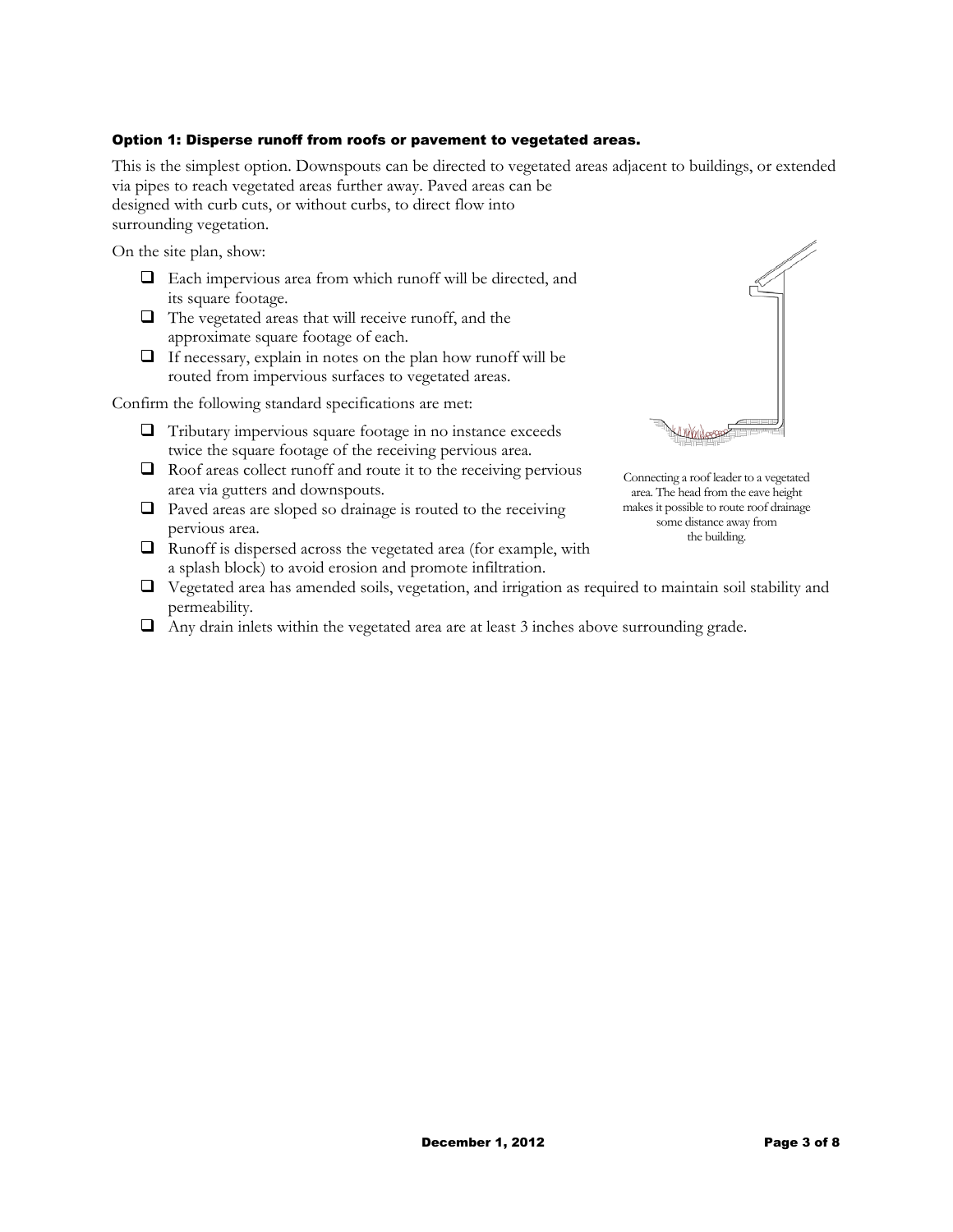#### Option 2: Permeable Pavement

This option can be easy to install and maintain, cost-effective, and can add aesthetic value to your project. Permeable pavements may include pervious concrete, pervious asphalt, porous pavers, crushed aggregate, open pavers with grass or plantings, open pavers with gravel, or solid pavers.

Show on your site plan:

□ Location, extent and types of pervious pavements.

Confirm the following standard specifications are met:

- $\Box$  No erodible areas drain on to permeable pavement.
- $\Box$  Subgrade compaction is minimal.
- $\Box$  Reservoir base course is of open-graded crushed stone. Base depth is adequate to retain rainfall (3) inches is adequate) and support design loads (more depth may be required).
- $\Box$  No subdrain is included or, if a subdrain is included, outlet elevation is a minimum of 3 inches above bottom of base course.
- Subgrade is uniform and slopes are not so steep that subgrade is prone to erosion.
- Rigid edge is provided to retain granular pavements and unit pavers.
- $\Box$  Solid unit pavers, if used, are set in sand or gravel with minimum 3/8 inch gaps between the pavers. Joints are filled with an open-graded aggregate free of fines.
- $\Box$  Permeable concrete or porous asphalt, if used, are installed by industry-certified professionals according to the vendor's recommendations.
- Selection and location of pavements incorporates Americans with Disabilities Act requirements (if applicable), site aesthetics, and uses.

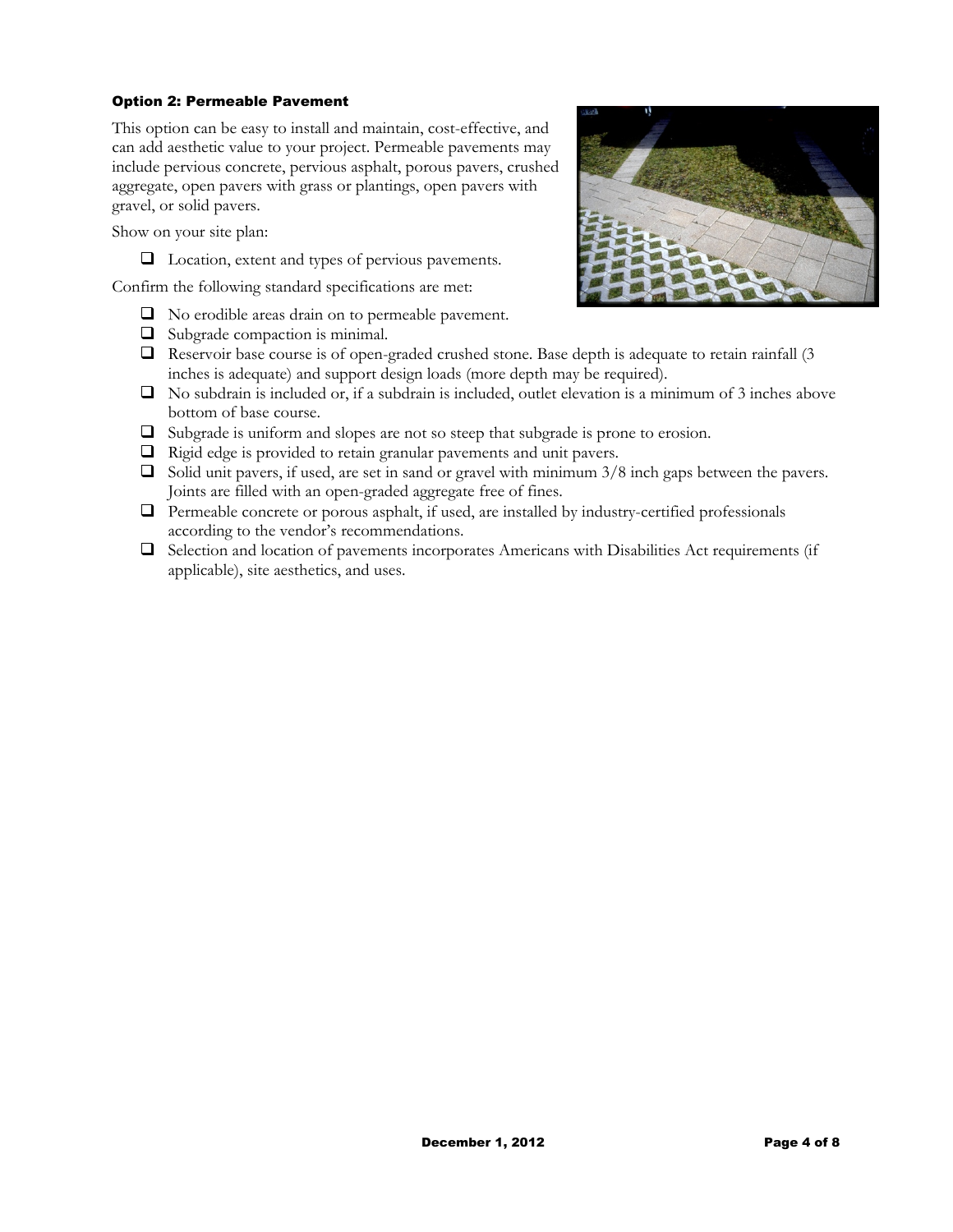#### Option 3: Cisterns or Rain Barrels

Use of cisterns or rain barrels to comply with this requirement is subject to municipality approval. Planning and Building Permits may be required for larger systems.

Show on your site plan:

- Impervious areas tributary to each cistern or rain barrel.
- □ Location of each cistern or rain barrel.

Confirm the following standard specifications are met:

- Rain barrels are sited at grade on a sound and level surface at or near gutter downspouts.
- Gutters tributary to rain barrels are screened with a leaf guard or maximum  $\frac{1}{2}$ -inch to  $\frac{1}{4}$ -inchminimum corrosion-resistant metallic hardware fabric.
- $\Box$  Water collected will be used for irrigation only.
- $\Box$  Openings are screened with a corrosion-resistant metallic fine mesh (1/16 inch or smaller) to prevent mosquito harborage.
- Large openings are secured to prevent entry by children.
- Rain barrels and gutters are to be cleaned annually.
- The Contra Costa Mosquito and Vector Control District is informed of the installation. The District will be provided additional information and/or rights of entry if they request.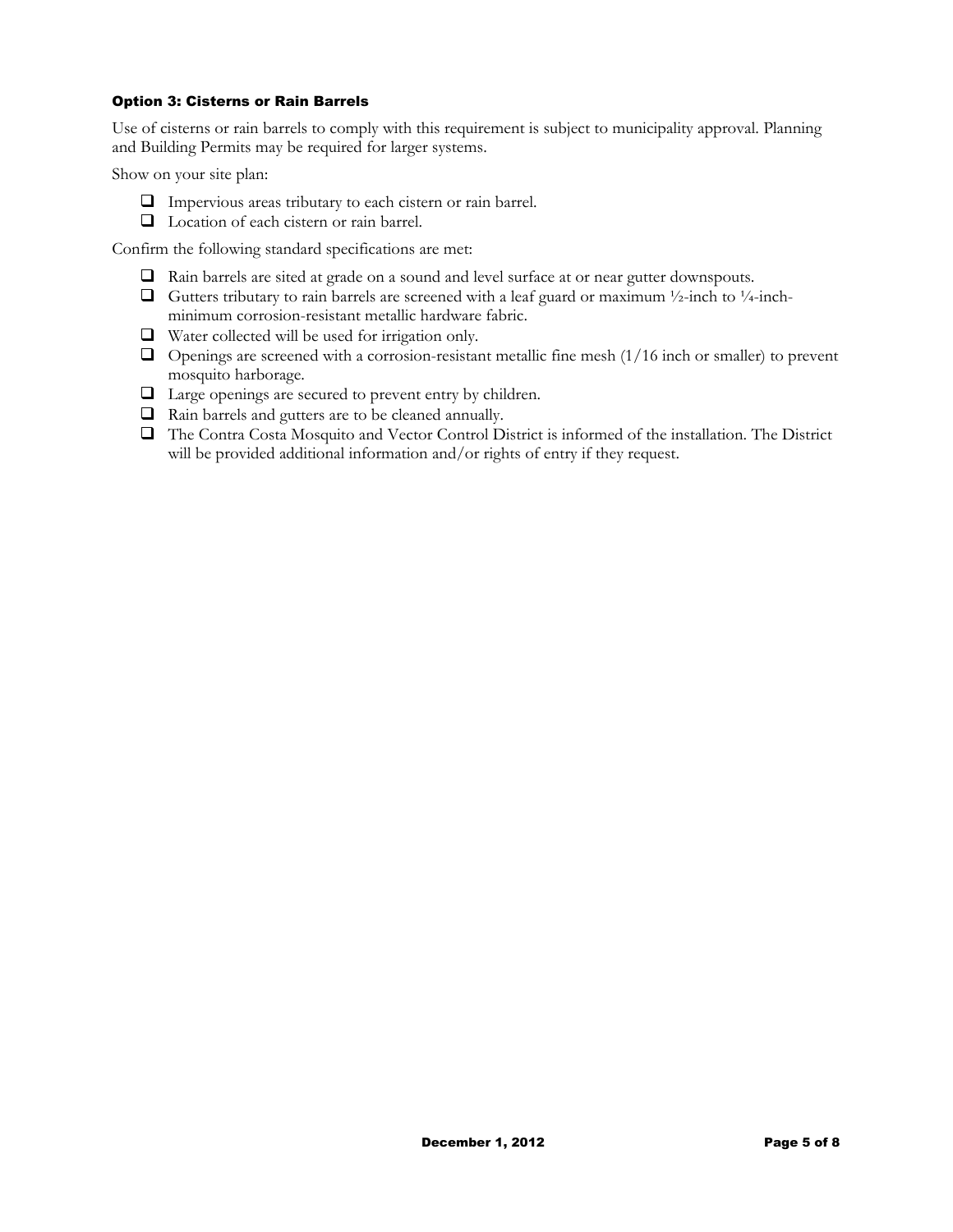#### Option 4: Bioretention Facility or Planter Box

An above-ground planter box may be appropriate if the development site lacks level landscaped areas for dispersion and pervious pavements are not practical. Planter boxes and bioretention facilities can treat runoff from impervious surfaces 25 times their area (sizing factor of 0.04).

Detailed design guidance for planter boxes and bioretention areas is in the *Contra Costa Clean Water Program Stormwater C.3 Guidebook.* 

Show on your site plan:

- $\Box$  Impervious areas tributary to the planter box.
- $\Box$  Location and footprint of planter box.

Confirm the following standard specifications are met:

 $\Box$  Reservoir depth is 4"-6" minimum.



Flow-through planter built into a hillside. Flows from the underdrain and overflow must be directed in accordance with local requirements.

- $\Box$  18" depth soil mix with minimum long-term infiltration rate of 5"/hour. See http://www.cccleanwater.org/c3-guidebook.html for a list of soil mix suppliers.  $\Box$  Surface area of soil mix is a minimum 0.04 times the tributary impervious area.
- 
- "Class 2 perm" drainage layer 12" deep.
- No filter fabric.
- **D** Perforated pipe (PVC SDR 35 or approved equivalent) underdrain with outlet located flush or nearly flush with planter bottom.
- Connection with sufficient head to storm drain or discharge point.
- Underdrain has a clean-out port consisting of a vertical, rigid, non-perforated PVC pipe, connected to the underdrain via a sweep bend, with a minimum diameter of 4" and a watertight cap.
- Overflow outlet connected to a downstream storm drain or approved discharge point.
- **Q** Planter is set level.
- $\Box$  Emergency spillage will be safely conveyed overland.
- Plantings are suitable to the climate, exposure, and a well-drained soil.
- $\Box$  Irrigation system with connection to water supply, on a separate zone.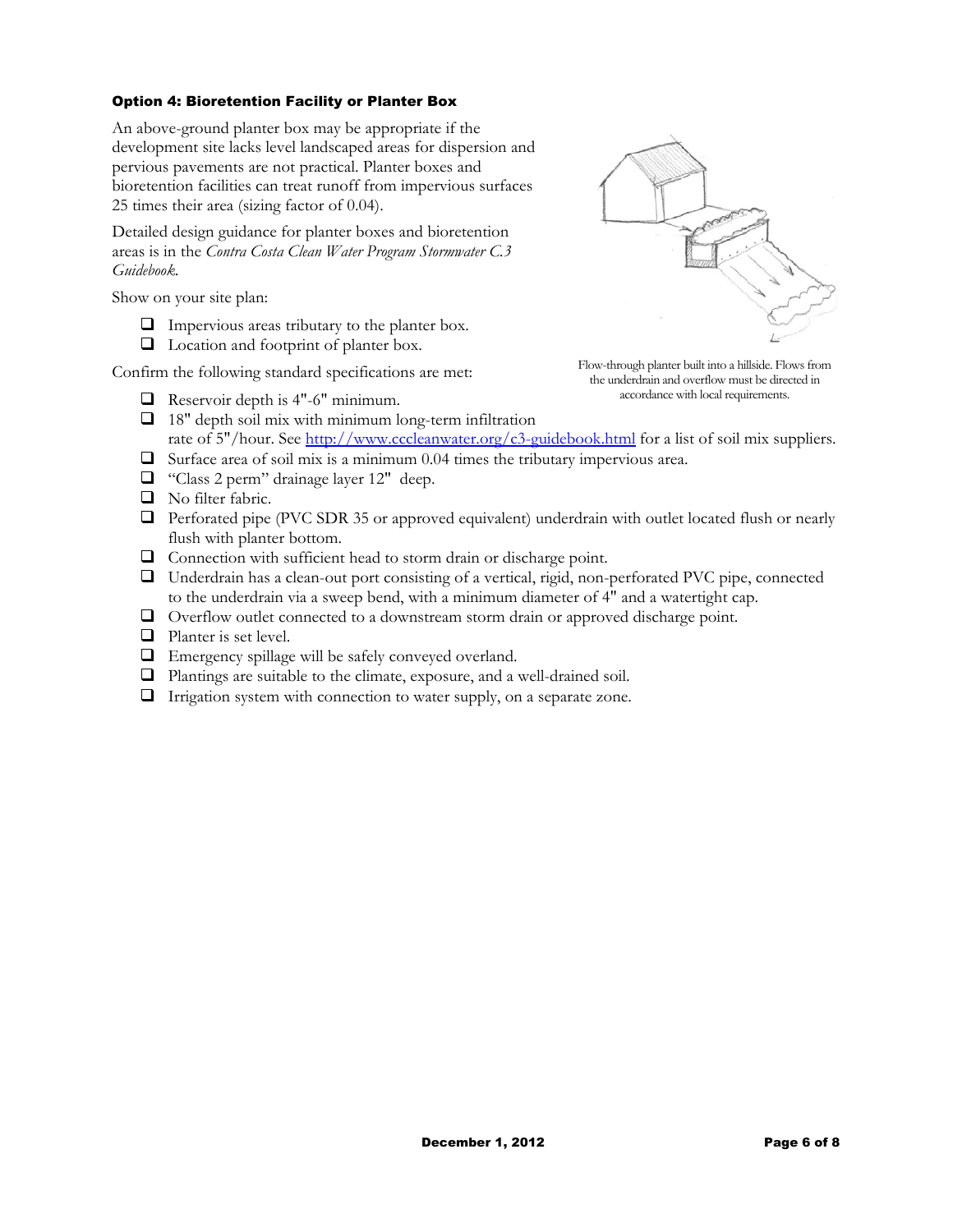## Useful Resources

The following references may be useful for design. Designs must meet the minimum standard specifications in this supplement to the *Stormwater C.3 Guidebook*.

*Contra Costa Clean Water Program Stormwater C.3 Guidebook.* Available at http://www.cccleanwater.org/c3 guidebook.html

*Start At the Source: Design Guidance Manual for Stormwater Quality.* Bay Area Stormwater Management Agencies Association, 1999. Available at http://www.cccleanwater.org/c3-resources.html

*Stormwater Control for Small Projects Fact Sheets.* Bay Area Stormwater Management Agencies Association, 2012. Available at http://www.cccleanwater.org/c3-resources.html

Concrete Promotion Council of Northern California www.concreteresources.net.

California Asphalt Pavement Association http://www.californiapavements.org/stormwater.html

Interlocking Concrete Pavement Institute http://www.icpi.org/

*Porous Pavements*, by Bruce K. Ferguson. 2005. ISBN 0-8493-2670-2